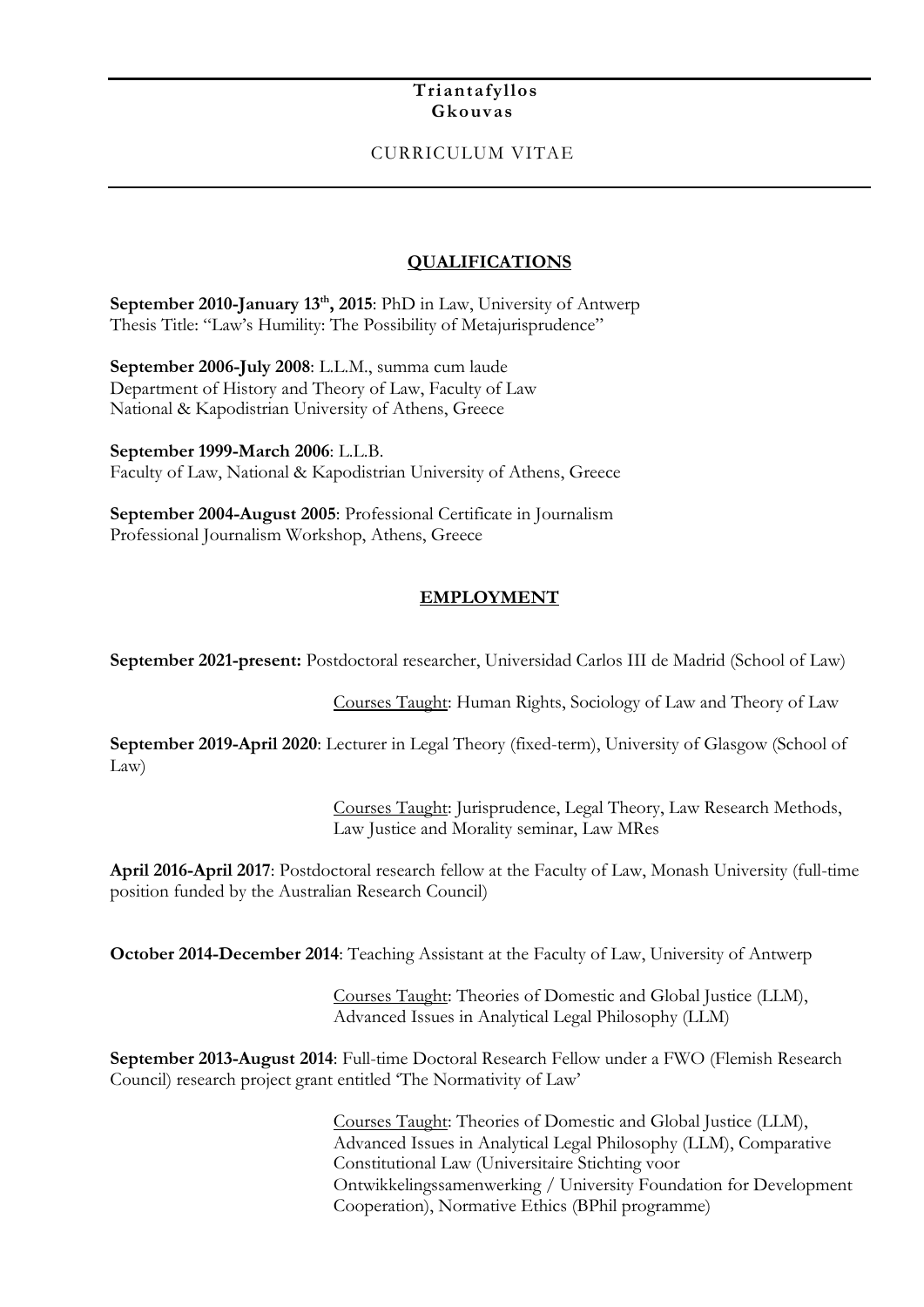**September 2010- August 2013**: Full-time Doctoral Research Fellow under a FWO (Flemish Research Council)-ODYSSEUS project grant

> Courses Taught: Theories of Domestic and Global Justice (LLM), Advanced Issues in Analytical Legal Philosophy (LLM), Metaethics (BPhil programme)

**September 2006- August 2010**: Teaching Assistant at the Department of History and Theory of Law, Faculty of Law, National & Kapodistrian University of Athens

> Courses Taught: Legal Methodology and Constitutional Rights Adjudication (LLB), Philosophy of Law (LLB), Introduction to General Jurisprudence (LLB)

### **VISITING APPOINTMENTS**

**April 2020-December 2020**: Visiting Academic at the University of Glasgow (School of Law)

**July 2017-September 2017**: Visiting Research Fellow at Monash University (Faculty of Law)

**May 2017**: Visiting Research Fellow at Uppsala University (joint appointment by the Department of Philosophy and the Faculty of Law)

**April 2015-September 2016**: External research fellow at the Faculty of Law, University of Antwerp (nonfunded position)

# **RESEARCH GRANTS AND AWARDS**

- September 2021 September 2022 (subject to 2 more annual renewals): UC3M postdoctoral research project grant entitled 'Productive Justice: A Case for a Work-Conditional Social Minimum' (35,000€ per annum)
- April 2016 April 2017: Australian Research Council (ARC) Discovery Project "Construing Statutes: The Interaction Between a Statute's Linguistic Content and Principles of Statutory Construction" (88,960 AUD)
- September-2013 August 2014: Flemish Research Council research project grant entitled 'The Normativity of Law' (30,000€)
- September 2010 August 2013: Full-time Doctoral Research Fellow under a FWO (Flemish Research Council)-ODYSSEUS project grant (30,000€ per annum)

### **RESEARCH**

### **BOOKS**

'Law's Humility: Enlarging the Scope of Jurisprudential Disagreement' (Hart Publishing/Bloomsbury, 2021). **REF 2021 output 3\*** (peer review).

'The Force in Law: Rethinking the Legal Relevance of State Coercion', forthcoming monograph/contract signed (*Cambridge Elements in the Philosophy of Law* series, Cambridge University Press, 2022).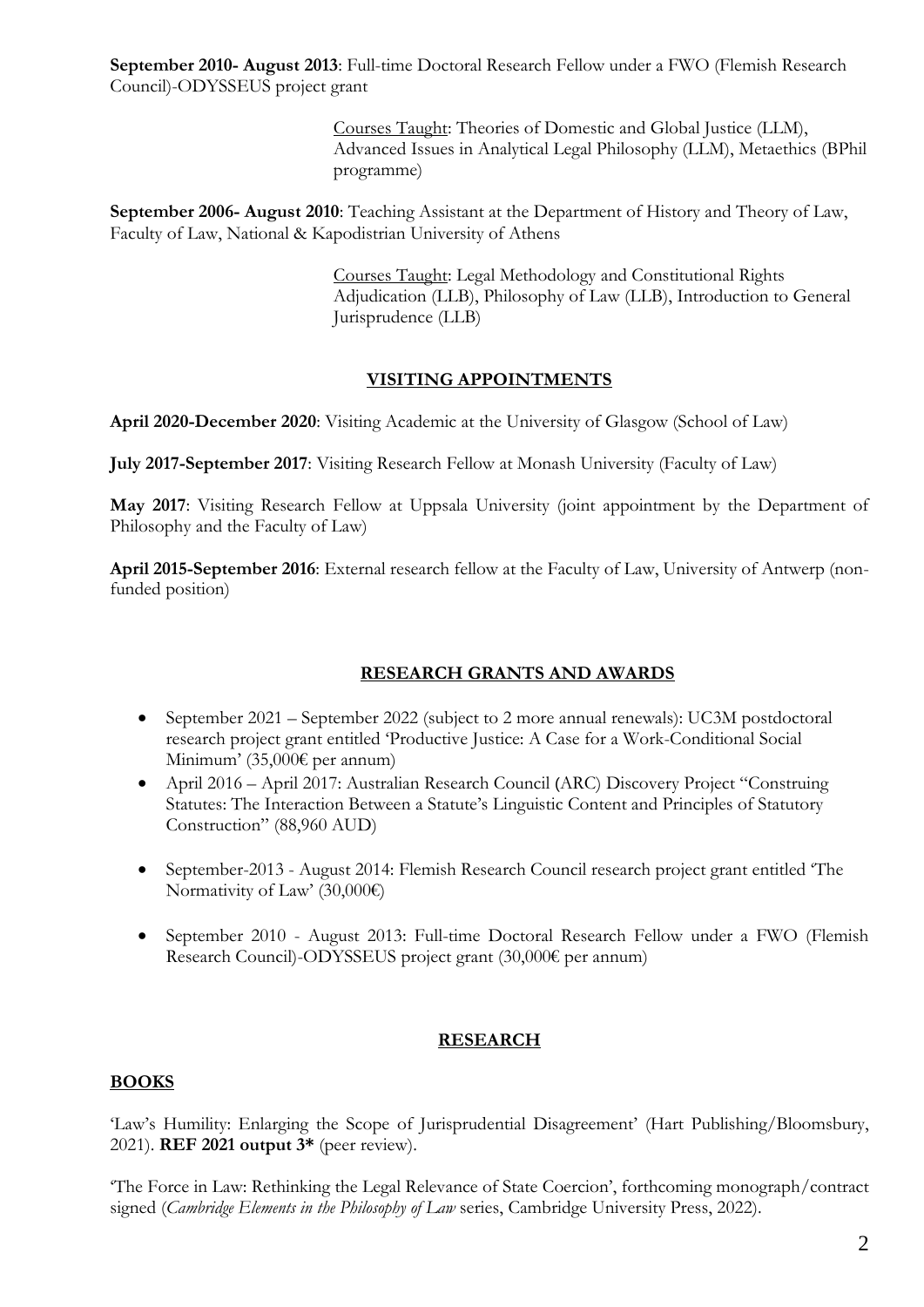### **PUBLICATIONS IN PEER-REVIEWED JOURNALS**

Complicit but Legitimately Compliant, *Ethics, Medicine & Public Health* (2020) 12: 1-6.

Planning from a Legal Point of View, *Jurisprudence* (2016) 7 (2): 341-54.

Resisting Perspectivalism about Law: The Scope of Jurisprudential Disagreement, *Jurisprudence* (2016) 8 (2): 205-29. **REF 2021 output 4\*** (peer review).

The Practicality of Pure Reason: A Normative Defence of Kant's Theory of Moral Motivation, *EIDOS*  (2011) 14: 152-91.

### **BOOK CHAPTERS**

Rethinking the Legal Effect of Interpretive Canons, forthcoming in Gonzalo Villa Rosas and Jorge Luis Fabra-Zamora (eds), *Objectivity in Jurisprudence, Legal Interpretation and Practical Reasoning* (Edward Elgar Publishing, 2022)

The Metaphysics of Law, forthcoming in Mortimer Sellers and Stephan Kirste (eds.), *Encyclopedia of the Philosophy of Law and Social Philosophy* (Springer, 2023).

Trust in Law, co-authored with Patricia Mindus, invited entry in Judith Simon (ed.), *The Routledge Handbook of Trust and Philosophy*, 1st Edition (Routledge, 2020) 271-82.

The Metric Approach to Legal Normativity, essay in Kenneth Einar Himma, Miodrag Jovanović and Bojan Spaić (eds.), *Unpacking Normativity: Conceptual, Normative and Descriptive Issues* (Oxford: Hart Publishing/Bloomsbury, 2018) 17-37. **REF 2021 output 4\*** (reviewed by Andrew Halpin (NUS) in *Jotwell: The Journal of Things We Like (Lots)*, link: [https://juris.jotwell.com/repackaging-normativity/\)](https://juris.jotwell.com/repackaging-normativity/): "This holds out the prospect of a *sui generis* understanding of legal normativity enjoying a richer profile than might at first be thought").

Legal Truth without Legal Facts: A Metaontological Argument, in André Ferreira Leite de Paula, Andrés Santacoloma and Gonzalo Villa Rosas (eds.), *Truth and Objectivity in Law and Morals II*, *Archiv für Rechts- und Sozialphilosophie* (2016) Beiheft 151: 25-48.

Preliminary Remarks on a Theory of Legal Normativity, co-authored with George Pavlakos in J. Stelmach and B. Brożek (eds.), *The Normativity of Law*, Studies in the Philosophy of Law Vol. 6, (Kraków: Copernicus Center Press, 2011) 21-49.

### **BOOK REVIEWS**

Review essay on 'The Nature of Legal Interpretation' by Brian G. Slocum (ed.) (University of Chicago Press, 2017), in *International Dialogue: A Multidisciplinary Journal of World Affairs* (2018) 8: 26-46.

Beyond the Legal Vernacular: Linguistic Content, Truth and Strategy in Legal Discourse, book review of Andrei Marmor's *The Language of Law* (Oxford: Oxford University Press, 2014) in *Jurisprudence* (2015) 6 (3): 635-43.

### **REFEREED CONFERENCE AND WORKSHOP PRESENTATIONS**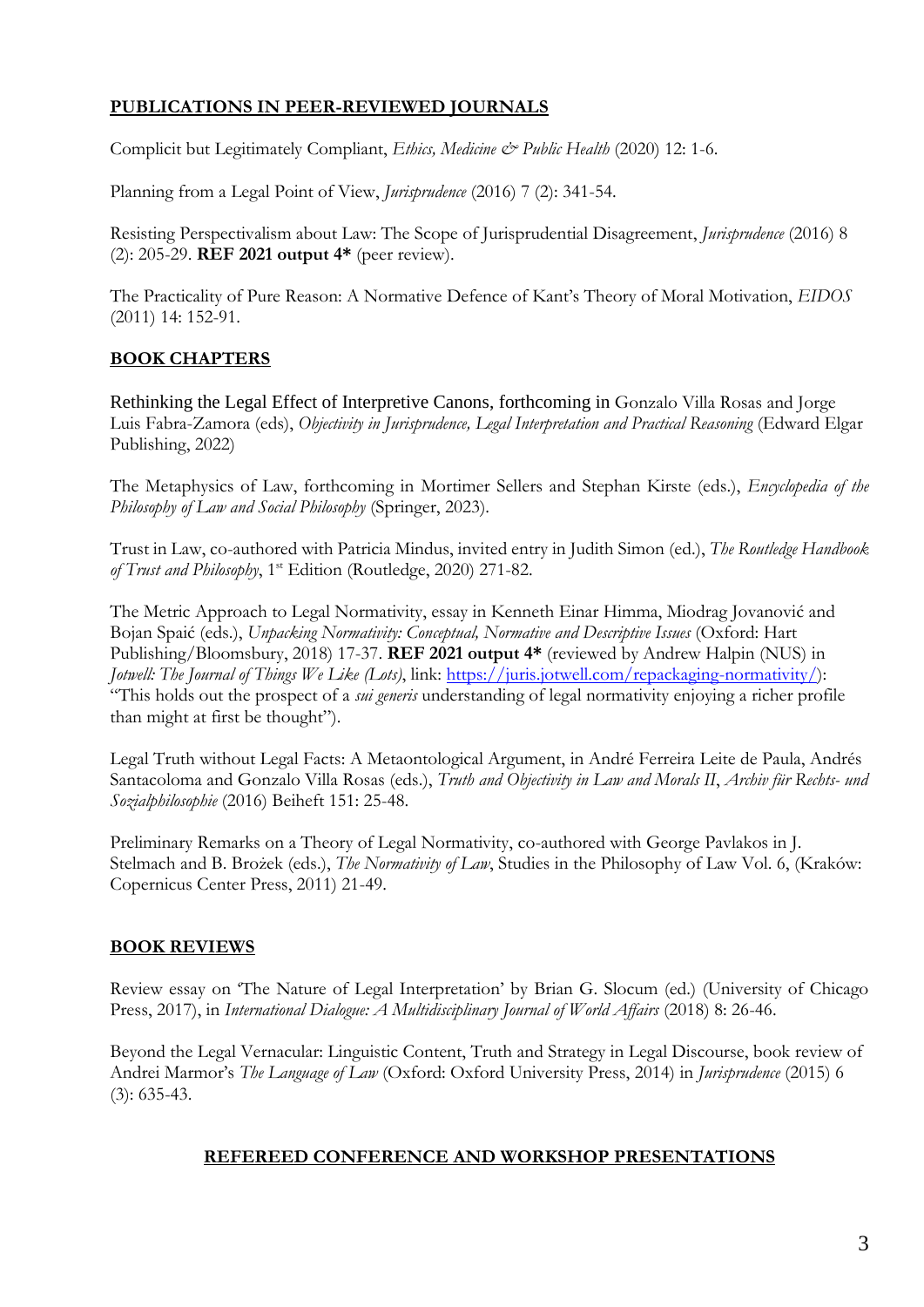- 13 February 2020, Glasgow, United Kingdom: Law and the Communicative *A Priori*, invited presentation at the "Grounding in Law" workshop (University of Glasgow School of Law).
- 18 December 2019, Guildford, United Kingdom: The Communicative *A Priori* in Mark Greenberg's Moral Impact Theory of Law, invited talk at the Surrey Centre for Law & Philosophy (University of Surrey School of Law).
- 14 October 2019, Glasgow, United Kingdom: C.S. Peirce's Principles of Phenomenology, invited presentation at the Legal Theory Reading Group (University of Glasgow, School of Law).
- 15 June 2019, Athens, Greece: Commentary on John Hacker-Wright's (University of Guelph) invited talk on "Practical Truth and the Constitution of Agency" at the "Anscombe at 100: On Action and Living Well" international conference co-sponsored by the American Catholic Philosophical Association (ACPA) and College Year in Athens (CYA).
- 12 June 2019, Barcelona, Spain: Workshop presentation at the Pompeu Fabra University (Faculty of Law) on "Truthmaking, Justification and Interpretation in Law: A Joint Project or an Unholy Triad?" ("Grounding in Law" workshop co-sponsored by Pompeu Fabra University, the Royal Society of Edinburgh and the University of Glasgow).
- 30 May 2019, Thessaloniki, Greece: Invited talk at the Aristotle University of Thessaloniki Faculty of Law on "Synthetic Conceptions of Practical Reason".
- 15 March 2019, Mexico City, Mexico: Invited talk at the ITAM Department of Law on "The Force" in Law: Rethinking the Legal Relevance of State of Coercion".
- 2 November 2018, Prague, Czech Republic: Invited talk at the Institute of State and Law workshop on "The Morality of Proportionality" entitled 'Proportionality and Interpretation in a Culture of Avoidance'.
- 12 April 2018, Hamburg, Germany: invited talk at the Normative Theory Colloquium entitled 'Trust and the Nature of Legal Obligation' (Department of Philosophy, University of Hamburg).
- 19 September 2017, Melbourne, Australia: seminar talk entitled "Proportionality in a Culture of Rights-compatible Legislation" (Centre for Comparative Constitutional Studies, University of Melbourne).
- 5 September 2017, Melbourne, Australia: seminar talk entitled "Between Avoidance and Engagement: Underenforcing the Charter as a mode of Overprotecting Rights" (Public Law Research group lecture series, Monash University).
- 23 May 2017, Uppsala, Sweden: seminar talk entitled "Washing the Last Grain of Truth Away: The Distinction between Legislative and Judicial Lawmaking" (Faculty of Law Seminar, Uppsala University).
- 18 May 2017, Uppsala, Sweden: seminar talk entitled "Citizenship Upon Stilts: The Case of Citizenship-by-Investment Programs in the EU" (Higher Seminar in Philosophy of Law, Uppsala University)
- 9 March 2017, Sydney, Australia: invited talk entitled "The Force in Law: Rethinking the Legal Relevance of Coercion" (Julius Stone Institute of Jurisprudence Seminar, University of Sydney).
- 2 November 2016, Melbourne, Australia: invited talk entitled "Rights compatibility as Interpretation and as Remedy: Some Lessons for the Charter from the American Doctrine of Constitutional Avoidance" (Faculty seminar series, Monash University).
- 19 October 2016, Melbourne Australia: panel presentation on "Greece vs UK: The Parthenon Marbles Case" (event co-organised by the Hellenic Australian Lawyers Association and the Monash Faculty of Law).
- 2 September 2016, Melbourne, Australia: invited paper on "Varieties of Lawmaking and the Place of Legislative Intention" (Legal Theory Workshop, University of Melbourne).
- 22 July 2016, Melbourne, Australia: refereed paper on "The Metaphysical Commitments of Theories of Legal Reasoning" (Australian Society of Legal Philosophy, University of Melbourne).
- 4 July 2016, Melbourne, Australia: refereed paper on "The Legal Relevance of Coercion' (Australasian Association of Philosophy 2016 Annual Conference, Monash University).
- 6 June 2016, Melbourne Australia: seminar talk entitled 'Metajurisprudence in Focus: Regimenting the Distinction between Theories of Legal Sources, Legal Content and Legal Normativity' (Monash University).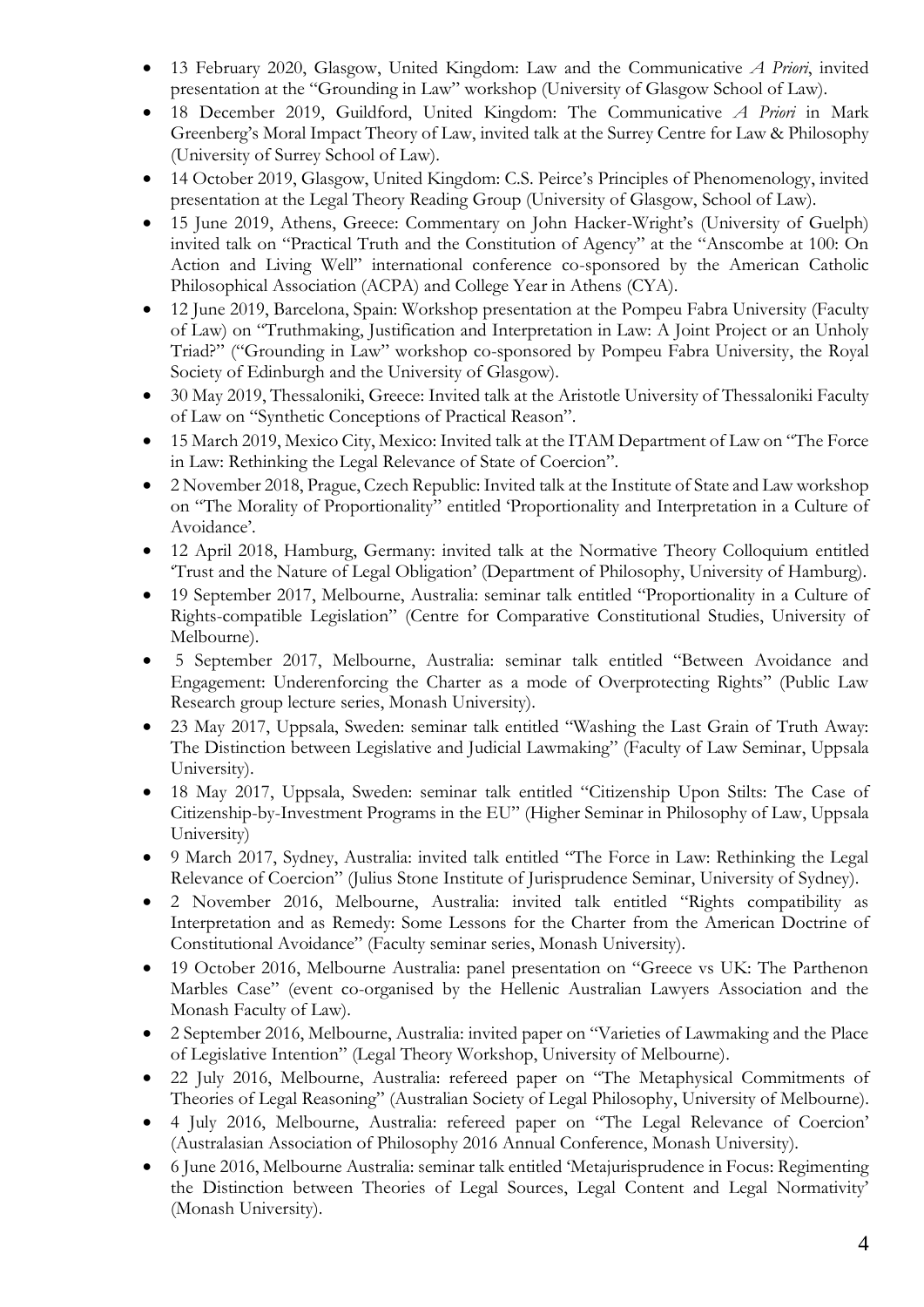- 4 May 2016, Melbourne, Australia: invited paper on "Legal Communicative Content" at the legal theory workshop on Larry Solum's Originalism (Monash University).
- 2 March 2016, Krakow, Poland: invited talk on "Varieties of Legal Grounding" at the Legal Philosophy Seminar (Faculty of Law, Jagiellonian University)
- 28 January 2016, Uppsala, Sweden: invited talk on 'The Nature of Jurisprudential Disagreement' at the Higher Seminar in Philosophy of Law (Department of Philosophy, Uppsala University)
- 27 July-1 August, 2015, Washington DC, USA: invited paper co-authored with Prof. Georgios Pavlakos, entitled 'From Intentions to Exchange: The Normativity of the Legal Relation' at the XVII World Congress of the International Association for the Philosophy of Law and Social Philosophy (IVR).
- 10-11 October, 2014, Los Angeles, USA: invited paper entitled 'On the Verge of Verbalness' at the UCLA and University of Antwerp Joint Conference on Law and Philosophy, sponsored by the UCLA Law and Philosophy program in cooperation with the University of Antwerp's Centre for Law and Cosmopolitan Values.
- 20 June, 2014, Antwerp, Belgium: invited comment on John Broome's *Rationality Through Reasoning*, forthcoming book symposium organized by the Centre for Ethics and Philosophy, (Department of Philosophy, University of Antwerp), and co-sponsored by the Centre for Law and Cosmopolitan Values (Faculty of Law, University of Antwerp) and the Department of Philosophy of the University of Leiden.
- 2 June, 2014, Antwerp, Belgium: comment on Eliot Michaelson's 'Positivism, Anti-positivism, and the Publicity Paradox', Centre for Law and Cosmopolitan Values (University of Antwerp) seminar series.
- 30 May -1 June, 2014, Burlington, Canada: comment on M. Grellete's 'Metaphysical Agnosticism in Jurisprudence?', accepted for presentation at the McMaster Philosophy of Law Conference entitled 'The Legacy of Ronald Dworkin', organized by McMaster University and the Ontario Legal Philosophy Partnership (OLPP).
- 28-29 May, 2014, Hamilton, Canada: 'Dworkin's Strategy: A Metanormative Perspective', paper accepted for presentation the annual McMaster Graduate Conference for Legal Theory organized by McMaster University and the Ontario Legal Philosophy Partnership (OLPP).
- 29-31 January, 2014, Groningen, The Netherlands: 'Legal Truth Without Legal Facts', paper presented at the annual conference of the Dutch-Flemish Association for Analytic Philosophy (VAF) entitled 'Analytic Metaphysics', organized by the University of Groningen.
- 17 December 2013, Prague, Czech Republic: 'An Alternative Route from Coercion to Law', paper presented at a colloquium entitled 'Subsidiarity and Its Discontents' organized by The Institute of State and Law CAS, the Centre for Law and Public Affairs (Czech Academy of Sciences) and the Centre for Law and Cosmopolitan Values (University of Antwerp)
- 6 December, 2013, Louvain-La-Neuve, Belgium: 'Authority and Coercion: An Explanatory Gap', paper presented at the 6<sup>th</sup> session of *Disputationes Quadrangulae* jointly organized by the Hoover Chair (UC Louvain), RIPPLE (KU Leuven), the Centre for Law and Cosmopolitan Values (University of Antwerp) and the Centre for Political Philosophy (Leiden University).
- 8-10 May 2013, Toronto, Canada: 'Law, Action-Guidance and Normativity', paper presented at the annual McMaster Graduate Conference for Legal Theory, organized by McMaster University and the Ontario Legal Philosophy Partnership (OLPP).
- 7 December, 2012, Antwerp, Belgium: 'Authority as Enforceability', paper presented at a conference on the Political Justification of Authority organized by the Centre for Law and Cosmopolitan Values (University of Antwerp) and the Institute of State and Law (Academy of Sciences of the Czech Republic)
- 30 November, 2012, Antwerp, Belgium: 'Genres of Normative Disagreement', comment on D. Plunkett's 'Dworkin's Interpretivism and the Pragmatics of Legal Disagreements', Centre for Law and Cosmopolitan Values (University of Antwerp) seminar series
- 26 September, 2012, Nijmegen, The Netherlands: 'What Are Principles Anyway?'. A comment on Professor G. Newey's (University of Leiden) paper 'Six Questions for the Professors of Justice'. Workshop organized by Radboud University.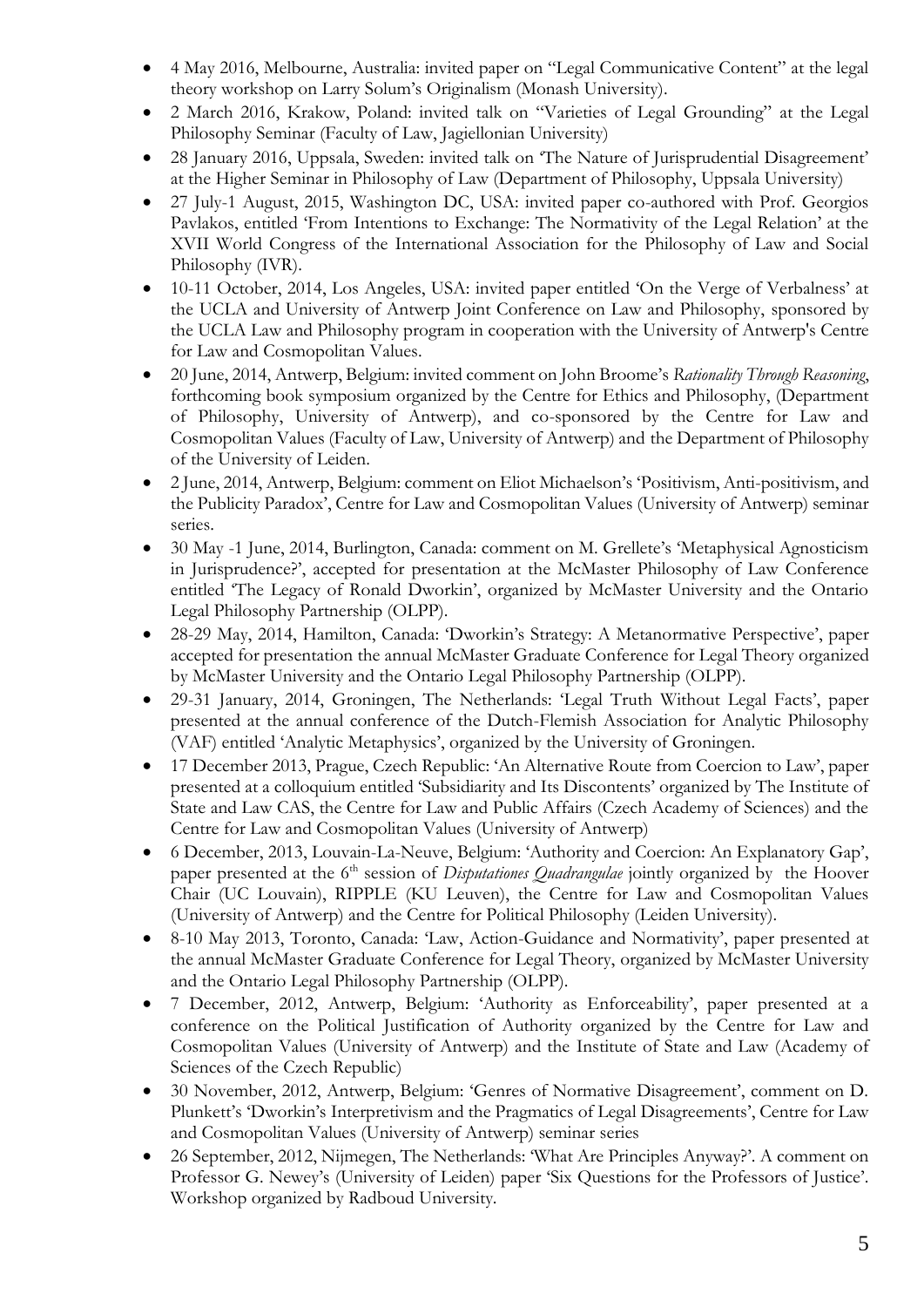- 5-6 July, 2012, Cambridge, UK: 'Resisting Perspectivalism about Law' at the PERSP Legal Philosophy Workshop, workshop co-organized and hosted by the University of Cambridge
- 6-8 June, 2012, Glasgow, United Kingdom: 'The Law is Always the Law of Something', paper presented at the Glasgow Law Postgraduate Colloquium
- 31 May, 2012, Antwerp, Belgium: Second Jurisprudence Seminar @ LCV: 'Legality in Focus: A Workshop on Shapiro's Legality', co-commentator with Prof. George Pavlakos
- 15-7 May, 2012, Hamilton, Canada: 'Building Legality: Between Truthmaking and Constitution' paper presented at the annual McMaster Graduate Conference for Legal Theory
- 12 December, 2011, Antwerp, Belgium: Comment on H. Asgeirsson's **'**Non-Literal Content and Legal Directives', Centre for Law and Cosmopolitan Values (University of Antwerp) seminar series
- 20-21 May, 2010, Oñati, Spain: *Law, Reasons for Action, and the Common Good*, paper co-presented with Professor George Pavlakos at the conference entitled 'Multi-Layered Polities and the Common Good' organized by the Oñati International Institute for the Sociology of Law, the University of Glasgow (Law School) and the Centre for Law and Cosmopolitan Values (University of Antwerp)
- 3-4 June, 2010, Glasgow, United Kingdom: Constitutivism and the Normativity of Social Practices: The Case of Law, paper presented at the Antwerp-Glasgow Graduate Colloquium
- 25-26 September 2009, Bern, Switzerland: *"Resisting the Buck-Passing Account of Legal Normativity"*, Inaugural Conference of the Suisse-Romande Association for Practical Philosophy entitled 'Conversations on Method in Practical Philosophy'; full abstract available <http://www.philosophie.ch/srapp.html>
- 9 March 2007, Athens, Greece: "*The Semantic Sting in the European Convention for the Protection of Human Rights and Fundamental Freedoms*", Invited Paper presented at a monthly seminar held by the MFHR Youth Group;
- Editor-in-Chief of the MFHR Youth Group's *Resolutions Against Torture Within the Current Context of Anti-Terrorist Practices* (January 5, 2007) and *Against Preemptive Wars*(October 31, 2006), available at<http://www.mfhr.gr/categories.asp?ln=0&id=110>

# **REFEREE**

Academic journals: *Jurisprudence*, *Law and Philosophy, Theoria*

# **CONTRIBUTIONS TO SCIENTIFIC PUBLICATIONS**

- Copy-editor for a collection of essays entitled 'New Essays on the Normativity of Law', edited by S. Bertea and G. Pavlakos, Oxford: Hart Publishing, 2011.
- Copy Editor and Translator for the *Isopoliteia Journal of Jurisprudence, Moral and Political Philosophy* published by the Philosophy of Law Section of the Department of History and Theory of Law.
- Translator of Professor Martha Nussbaum's *Foreword: Constitutions and Capabilities, ''Perception'' Against Lofty Formalism*, published in *Isopoliteia* 2007 annual volume.
- Editorial assistant for a monograph by Konstantinos Papageorgiou entitled *War and Justice: Political Theory for the World* (Polemos kai Dikaiosyne: Politike Filosofia gia ton Kosmo) published by POLIS Publications, 2008.
- Copy-editor for The Greek Ombudsman's 2007 Annual Report (English version) on Equal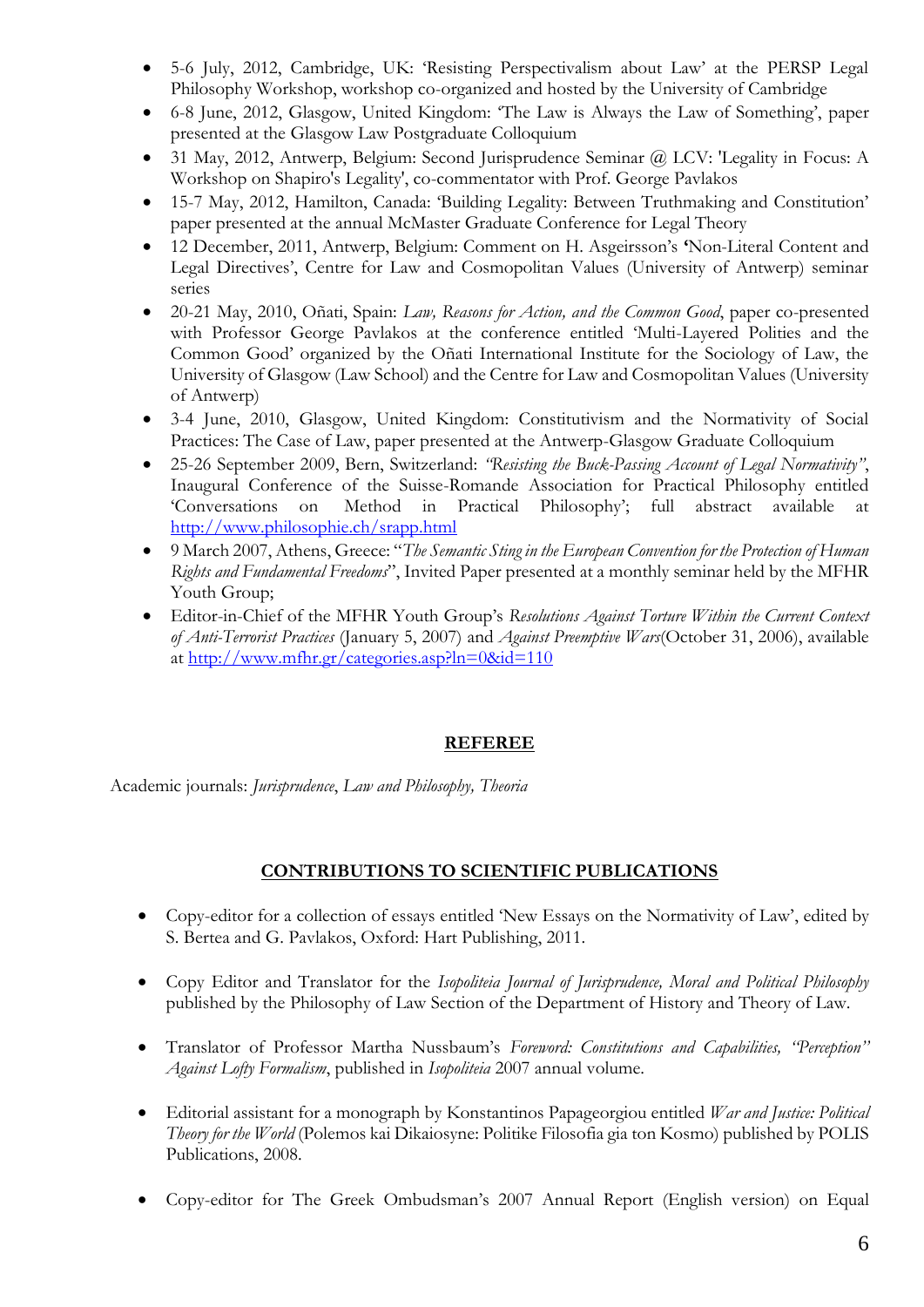Treatment.

- Translator for the English Edition of The Greek Ombudsman's 2008 Annual Report on Equal Treatment, available at [http://www.synigoros.gr/diakriseis/pdfs\\_01/8293\\_1\\_2008\\_Annual\\_Report\\_on\\_Discrimination](http://www.synigoros.gr/diakriseis/pdfs_01/8293_1_2008_Annual_Report_on_Discrimination_Law_3304.2005.pdf) [\\_Law\\_3304.2005.pdf](http://www.synigoros.gr/diakriseis/pdfs_01/8293_1_2008_Annual_Report_on_Discrimination_Law_3304.2005.pdf)
- Co-Translator of the following chapters of Ronald Dworkin's *Life's Dominion: An Argument about Abortion and Euthanasia*: 3. What Is Sacred?, 4. Abortion in Court: Part I, 5. The Constitutional Drama, 6. Abortion in Court: Part II, 8. Life Past Reason. The Greek edition is entitled 'I Epikrateia tis Zois: Amvloseis, Euthanasia, kai Atomiki Eleftheria', editor in chief Philippos Vassiloyiannis, Arsenidis Publications, 2013.

# **EDITORIAL WORK**

Co-editor (with Patricia Mindus) in the 'Schools of Legal Thought' section of the *Encyclopedia of the Philosophy of Law and Social Philosophy* (Springer).

Editorial Assistant for 'Law and Practical Reason' Hart series (Bloomsbury Publishing), 2010-2018.

# **PROFESSIONAL AND ACADEMIC MEMBERSHIPS**

- Member of the Glasgow Law and Philosophy Network (2019-)
- Member of the Australasian Society of Legal Philosophy (2016-17)
- Member of the Australasian Association of Philosophy (2016-17)
- Member of the Athens Bar Association; March 2008
- Attorney-at-Law at the Athens Court of First Instance (Protodikeion Athinon); February 2008
- Member of the Faculty Lectures Committee (Faculty of Law, University of Antwerp)
- Member of the Research Group 'Government & Law' Steering Committee (Faculty of Law, University of Antwerp)
- Trainer for USOS (Universitaire Stichting voor Ontwikkelingssamenwerking / University Foundation for Development Cooperation)

# **UNIVERSITY ADMINISTRATION/LEADERSHIP ROLES**

- Web content manager of the Centre for Law and Cosmopolitan Values (University of Antwerp, 2010-14)
- Event organizer for the Centre for Law and Cosmopolitan Values (University of Antwerp, 2010- 14)
- Manager of a Law & Philosophy academic partnership with the UCLA School of Law and Department of Philosophy (2014)
- Web content manager of the Glasgow Law and Philosophy Network (2019-)
- Web content manager for the Glasgow Legal Theory Group (2019-)
- Section editor for the Encyclopedia of the Philosophy of Law and Social Philosophy (2021-)

# **OTHER ACTIVITIES**

- Member of the *Marangopoulos Foundation for Human Rights Youth Group*
- Delegate at the *Thessaloniki Model United Nations for Universities* organized by the United Nations Information Centre for Greece, Cyprus and Israel, Thessaloniki, May 9-11, 2002.
- Member of the *European Youth Parliament*, a Pan-European educational project designed to actively engage youth in debating on current European policy topics.